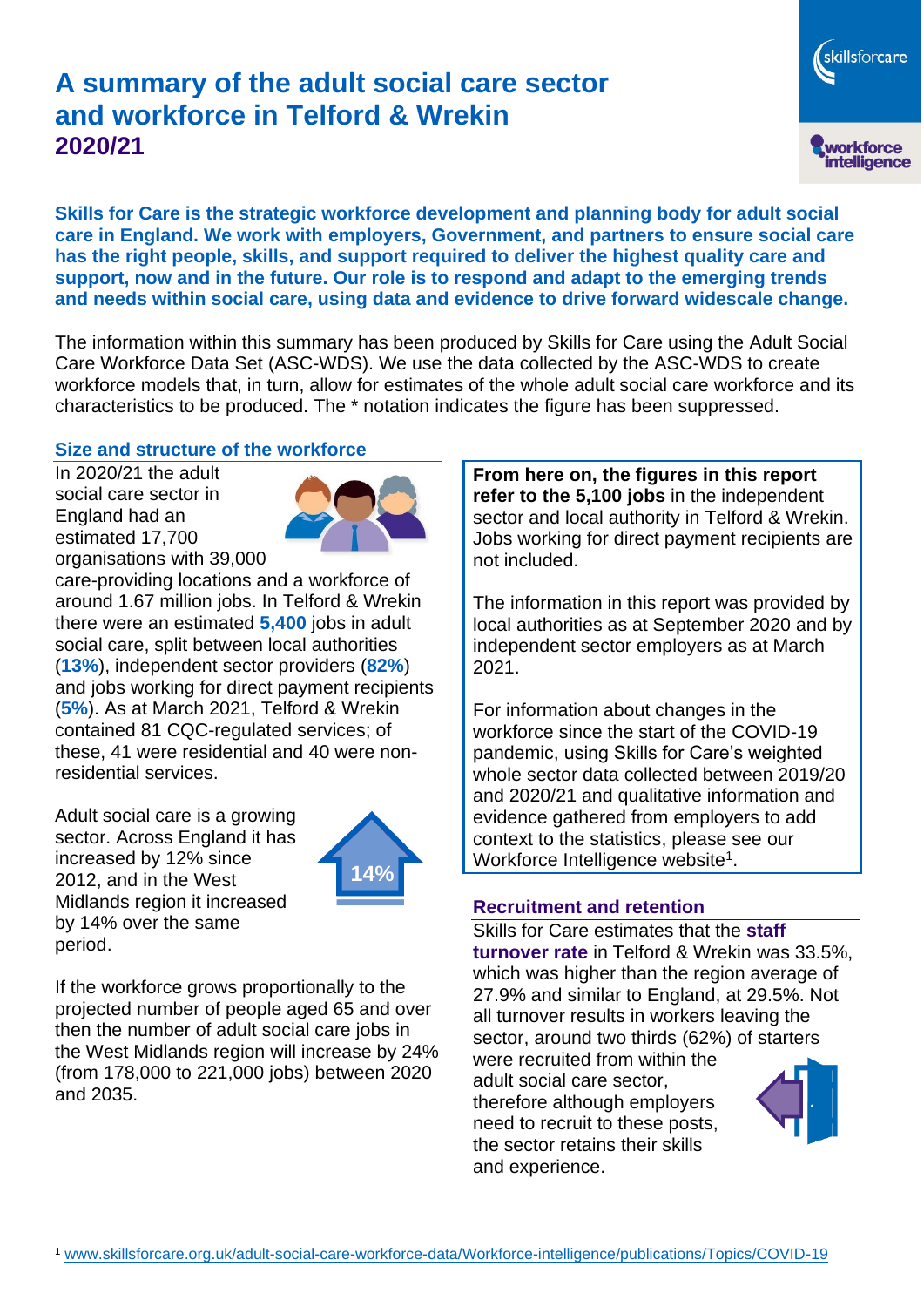Adult social care has an experienced 'core' of workers. Workers in Telford & Wrekin had on average **7.7 years of experience in the sector** and 76% of the workforce had been working in the sector for at least three years.

Using both workforce intelligence evidence and our links with employers and stakeholders across England, we know that recruitment and retention is one of the largest issues faced by employers. We have many resources and tools available to help, for example the 'Values-based recruitment and retention toolkit'<sup>2</sup> and 'Seeing potential: widen your talent pool'. <sup>3</sup> For more information please visit: [www.skillsforcare.org.uk/recruitment-retention](http://www.skillsforcare.org.uk/recruitment-retention)

## **Employment information**

We estimate Telford & Wrekin had **5,100** adult social care jobs employed in the local authority and independent sectors. These included 300 managerial roles, 175 regulated professionals, 3,900 direct care (including 3,300 care workers), and 750 othernon-care proving roles.

The average number of **sickness days** taken in the last year in Telford & Wrekin was 7.7, (10 in West Midlands and 9.5 across England). With an estimated directly employed workforce of 4,600, this would mean employers in Telford & Wrekin lost approximately **36,000 days to sickness in 2020/21**. In England levels of staff sickness have nearly doubled over the course of the pandemic between 2019/20 and 2020/21, in total around 6 million extra days were lost to sickness than in the year before.

Around one third (35%) of the workforce in Telford & Wrekin were on zero-hours contracts. Around a half (45%) of the workforce usually worked full-time hours and 55% were part-time.

#### **Chart 1. Proportion of workers on zero hours contracts by area**

England West Midlands Telford & Wrekin



## **Workforce demographics**

The majority (87%) of the workforce in Telford & Wrekin were female, and the average age was 42.4 years old. Workers aged



24 and under made up 11% of the workforce and workers aged over 55 represented 23%. Given this age profile approximately 1,200 people will be reaching retirement age in the next 10 years.

Nationality varied by region, in England 83% of the workforce identified as British, while in the West Midlands region this was 87%. An estimated 90% of the workforce in Telford & Wrekin identified as British, 4% identified as of an EU nationality and 6% a non-EU nationality, therefore there was a similar reliance on EU and non-EU workers.

#### **Pay**



Table 1 shows the full-time equivalent annual or hourly pay rate of selected job roles in Telford & Wrekin (area), West Midlands (region) and England.

All figures represent the independent sector as at March 2021, except social workers which represent the local authority sector as at September 2020. At the time of analysis, the National Living Wage was £8.72.

#### **Table 1. Average pay rate of selected job roles by area**

|                                 | <b>England</b> | Region  | Area    |
|---------------------------------|----------------|---------|---------|
| Full-time equivalent annual pay |                |         |         |
| Social Worker <sup>t</sup>      | £37,100        | £36,400 | £37,200 |
| Registered nurse                | £33,600        | £33,300 | £35,100 |
| Hourly pay                      |                |         |         |
| National Living<br>Wage         | £8.72          | £8.72   | £8.72   |
| Senior care worker              | £10.00         | £9.80   | £9.86   |
| Care worker                     | £9.29          | £9.11   | £9.14   |
| Support and<br>outreach         | £9.53          | £9.35   | £9.17   |

†Local authority social workers only.

Please note that pay varies by sector, with local authority pay generally being higher than independent sector pay.

[www.skillsforcare.org.uk/vba](http://www.skillsforcare.org.uk/vba)